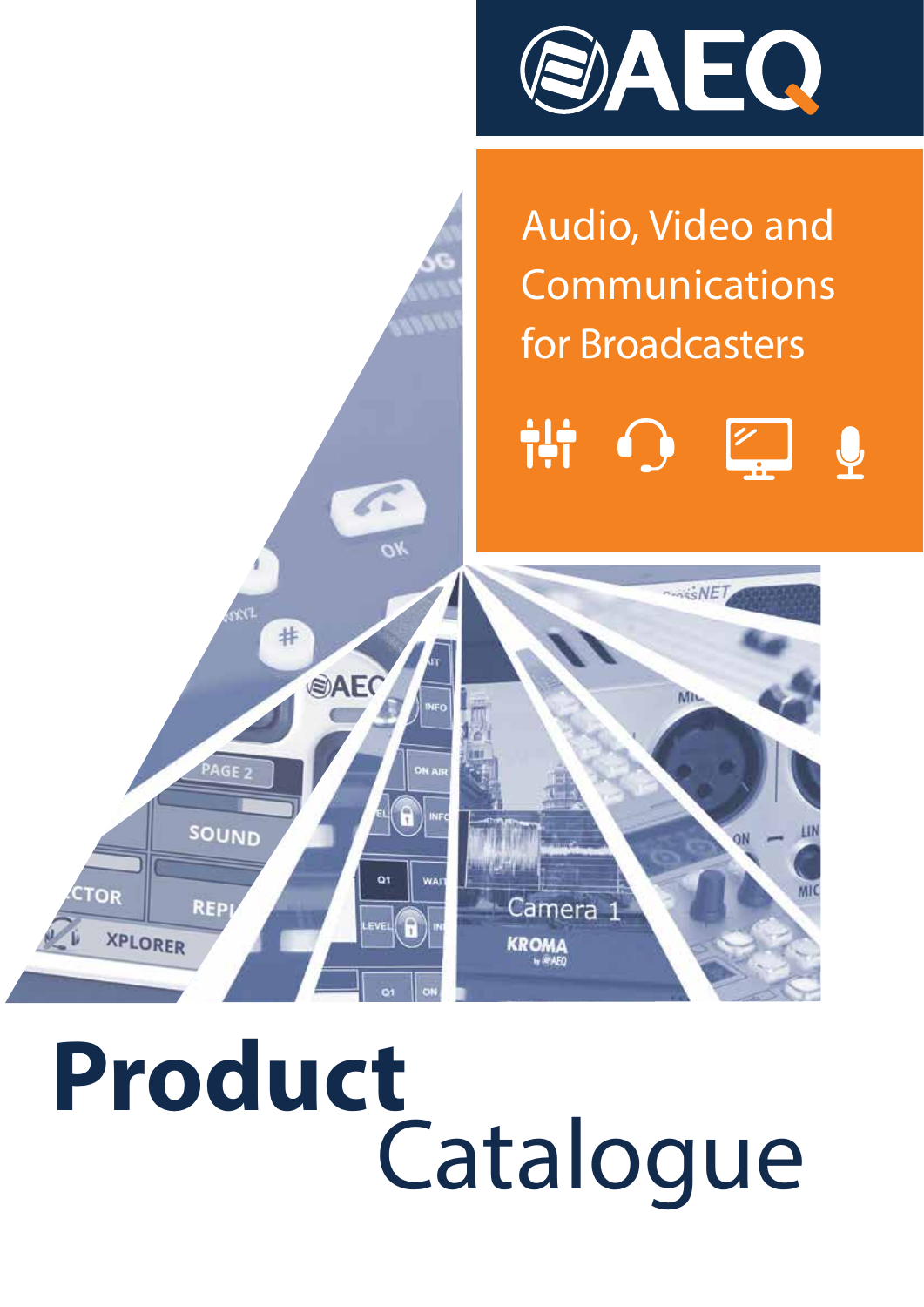



# **Consoles, routers and digital interfaces for broadcasting**

A complete range of audio mixing consoles, routers and digital interfaces for broadcasting and production that places AEQ in a leading position in terms of design and manufacturing. AES 67 IP connectivity based on DANTE™ makes installation and use easy and flexible.

Take advantage of this IP multichannel link technology in our whole range of mixing consoles, routers and digital audio interfaces!

#### ATRIUM. Digital Audio Broadcast Mixing Console with AoIP connectivity

Specially designed for Radio and TV Broadcast Audio Production, with high demand operational requirements and workflows. Its X-Core engine can manage up to 1024 audio channels that can be controlled using one or more control surfaces. Each control surface can have over 90 motorized faders with pages for snapshots or memories. In addition to analog and digital inputs and outputs in various formats, it handles AoIP inputs and outputs in DANTE, AES 67, SMPTE 2110-30 and SMPTE 2110-31 formats.

## FORUM IP SPLIT. Modular audio mixing console

Adapted to ali the levels of users. Up to 24 faders in four modules and control and monitoring module. 128 lnputs and 128 Output buses out of which 32 are summing. Up to 8 N-1 buses and with Multi-channel connectivity and networking via IP or MADI. Virtual control surface, and control and monitoring touch screen, can be integrated optionally. 3 unit high "Engine or Core" with 14 slots for input and output modules, including telephone hybrid option. FORUM SPLIT LITE option available for small projects.

#### CAPITOL IP. Digital console with fixed composition

Digital mixer with multi-channel connectivity via IP or MADI. Control surfaces with 8 and 12 faders, very compact and ergonomic, with great capacity for programming functions. Optional telephone hybrids. Available virtual control surface and touch screen for control and monitoring.

#### NETBOX 32AD, NETBOX 8AD and NETBOX 4 MH Audio connection interfaces for Audio over IP

Interfaces for analogue and digital audio signals to/from AoIP multi-channel network transmission. Essential to be able to insert audio signals coming from remote sources, cabins, central controls and other studios, into consoles and matrices with AoIP connectivity.

**Netbox 32 AD** features 16 mono analog line and 8 digital stereo inp lnputs and Outputs.

**Netbox 8 AD** features 4 mono analog line and 2 digital stereo lnputs and Outputs. One of the digital I/O's can be configured as a USB port. **Netbox 4 MH** features 4 mic / line switchable inputs and 4 headphones / analog line outputs. lt also provides support for the studio signaling and remote control **STUDIOBOX.**

## 32 AD MX and NETBOX DSP

## TDM matrices with IP inputs and outputs

**Netbox 32 AD MX** is a summing and distributing matrix of 64x64 inputs and outputs: 32 IP, 16 analog, and 16 digital. **Netbox DSP** is a summing, distributing and processing matrix, in versions of between 64 and 160 IP inputs and outputs.

## X\_CORE ROUTER. TDM audio matrix up to 5.120 x 5.120 circuits

"Non-blocking" structure – all inputs to all outputs simultaneously. With digital and analog audio I/O interface cards and long distance MADI Multi-channel links through SFP Transceivers or proprietary links with over 1000 channels per fiber. AoIP multi-channel network connectivity is also available through specific AoIP DANTE™, RAVENNA, AES67, as well as the most recent SMPTE 2110-30 y SMPTE 2110-31, Interface cards.

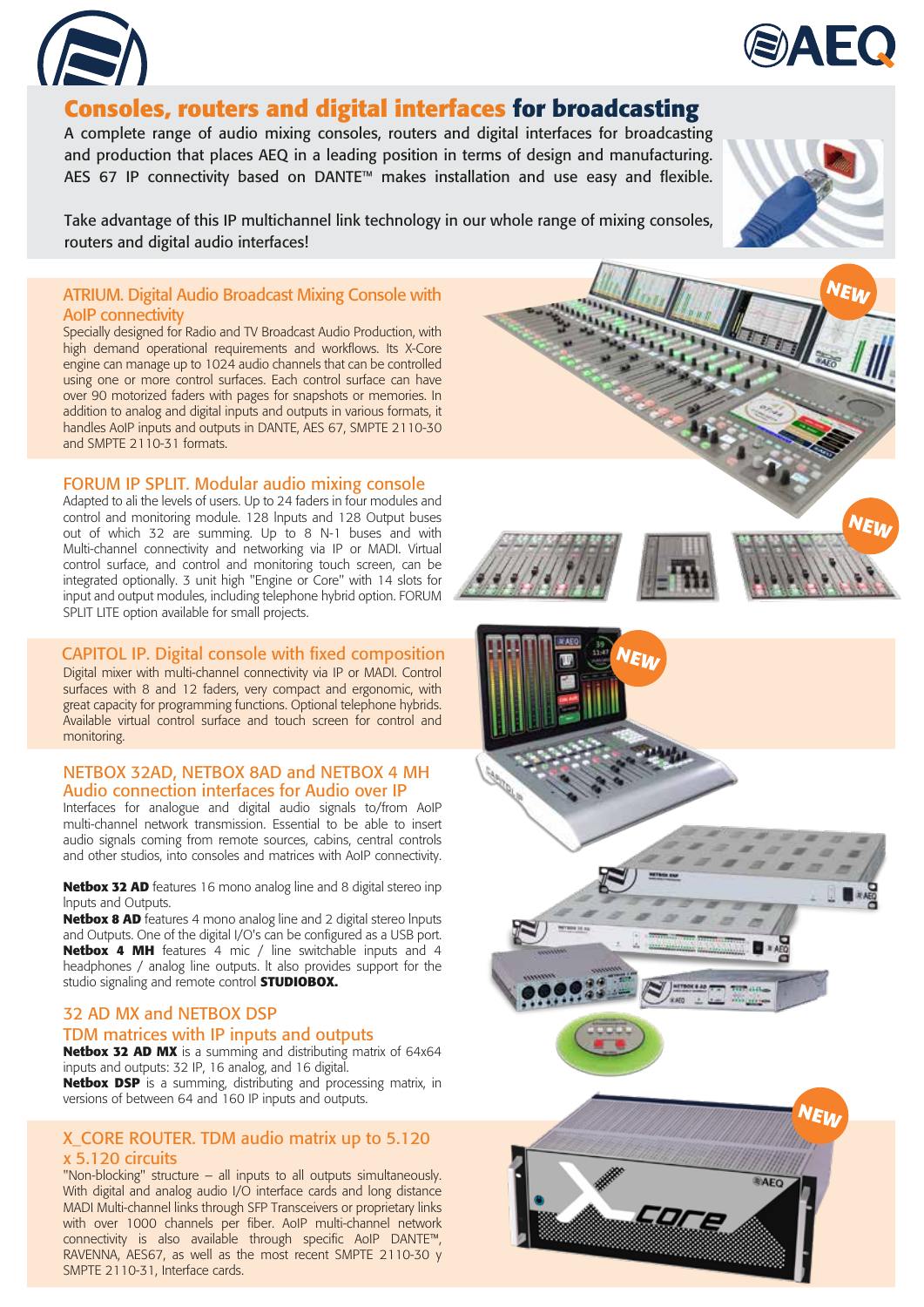



## **Communications**

Our long and extensive track record in the Broadcasting industry is an invaluable asset when developing broadcast communication equipment for all types of telecommunication infrastructures and applications, including outdoor broadcasts.

## SYSTEL IP. IP Telephone System

Handles calls from Service providers, local switchboards and even audiocodecs, ISDN and conventional telephony. The system provides great savings on communication costs and remarkable improvement with regards to audio quality. SYSTEL IP is essential for the Talk Show but is also available in a "TV" version for coordination and technical intercommunication, is integrated into the Intercom systems of AEQ and other manufacturers. Now with DANTE™ / AES 67 connectivity and control by IP telephone set with 7" touch screen, SYSTELSET+.

#### PHOENIX ALIO. Portable IP AudioCodec

Easy to use in the most varied scenarios, ALIO can connect to other equipment from most manufacturers using SIP protocol according to N/ACIP standard by EBU. If connected with another AEQ codec, it allows to use the SMART RTP connection system, facilitating the start-up and control even remotely - and with OPUS algorithms. 4 microphone inputs, one of these Inputs can be configured as a stereo line level input, bass and treble controls for all Inputs, test tones, one or two bidirectional mono or stereo channels, HELP function. Two stereo headphone outputs and a stereo line output.

## PHOENIX STRATOS

#### Double AudioCodec with control on the front panel

Now featuring OPUS encoding algorithms and SMART RTP connection mode. In addition to software with multi-user and multi-equipment option and remote access to the equipment, STRATOS counts on IP, ISDN and V35 / X21 connectivity plus front panel controls that facilitate the operations.

### PHOENIX VENUS 3 Dual line IP AudioCodec

Now featuring OPUS encoding algorithms and SMART RTP connection mode. Two simultaneous bidirectional stereo transmissions with different formats and qualities. Connects with equipment from other manufacturers with SIP protocol and in compliance with the N/ACIP standard of the EBU. The unit has balanced analogue audio inputs and outputs through XLR connectors as well as digital audio AES/EBU I/0's. dual network port, dual RS232 ancillary data link and dual power supply. Optional DANTE™ local network audio inputs and outputs and 48V DC supply input version are available.

## PHOENIX MERCURY IP AudioCodec

Now featuring OPUS encoding algorithms and SMART RTP connection mode. A very cost efficient, high performance codec. Able to perform a bidirectional stereo transmission using a wide range of encoding formats. Balanced analogue audio inputs and outputs with optional Digital I/O's. Software Control with multi-user and multi-equipment option and remote access to the equipment.

## TH-03. Digital Telephone Hybrid

For analogue telephone lines (POTS or PSTN). With great side tone rejection, able to maintain a high quality voice transmission thanks to its automatic adjustment of the line impedance through the incorporation of an exclusive voice bandwidth expansion system (compatible with the rest of AEQ telephone hybrids and AudioCodecs). Balanced analogue audio inputs and outputs with optional Digital I/O's. The dual hybrid allows multiplexing both callers, thus saving you I/O channels on your mixer.









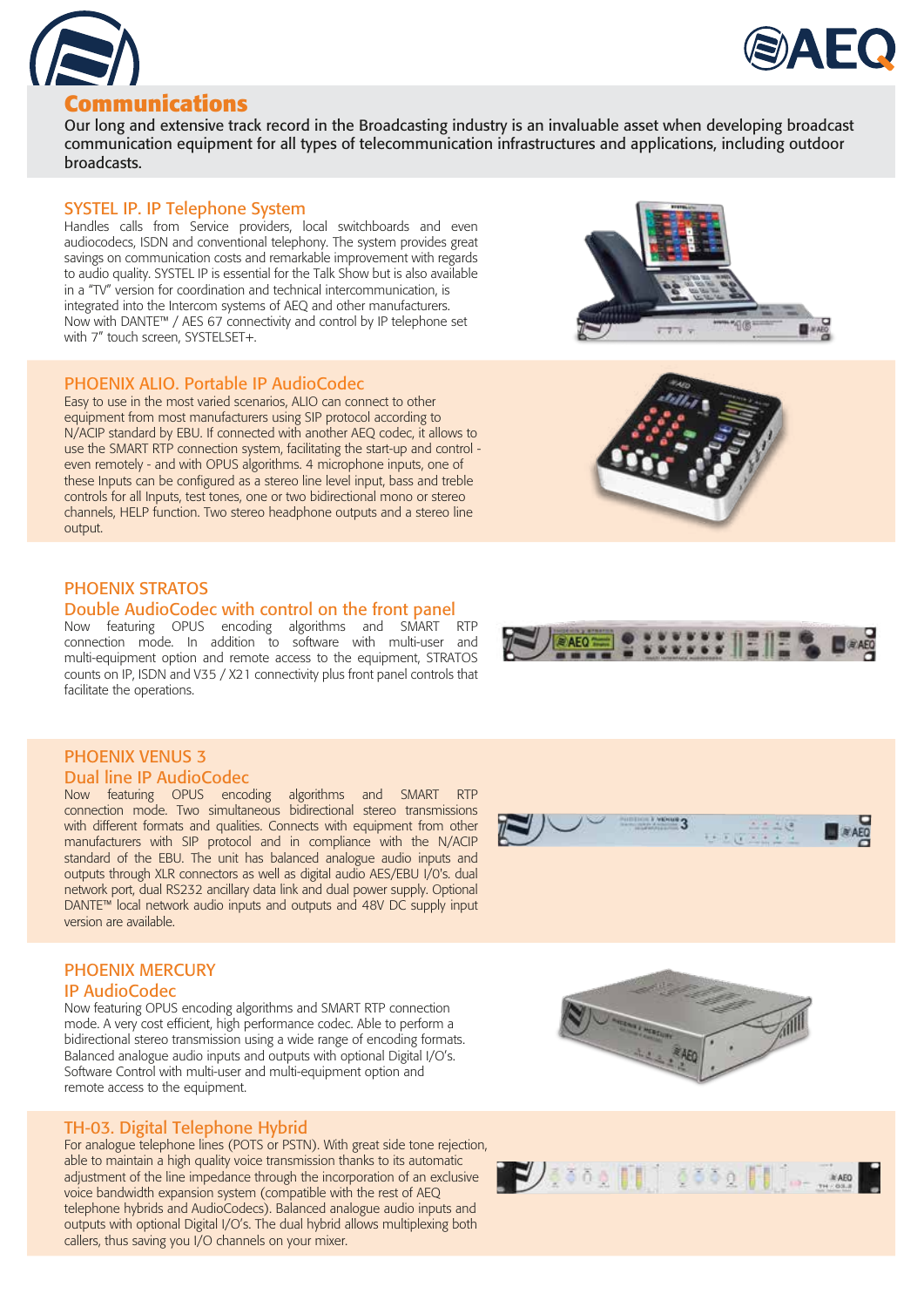



## **lntercom Systems**

The AEQ lntercom Systems are the perfect choice for audio communication solutions. Our systems range from 1024x1024 broadcast quality audio sources down to our EasyNET 4-port system an IP based Party-line system not requiring an lntercom Matrix. Our intercom systems are tangible representations of high-performance, cost-efficient and flexible broadcast communications as for example our Xplorer wireless system that adds mobile terminals to all our other systems.

#### CONEXIA SYSTEM

It represents a leap forward and a new concept in regards to intercom systems as it becomes a global audio solution. El controlador Conexia actua sobre la matriz X\_Core con capacity of up to 1024 x 1024 cross-points and is based upon a modular system of audio I/O cards. Possibility to integrate intercom and broadcast audio sources into the same matrix, with 48 KHz 24 bits sampling and a 100 % redundant system. Compatible with all KROMA intercom panels, and expands the interface options with KROMA (telephone, GSM) and AEQ (MADI, fiber optics, IP, DANTE™, etc.) cards, and AEQ communications equipment (Systel IP TV and Phoenix Audiocodecs).



#### CROSSNET SYSTEM

Compact intercom matrix with AolP multi-channel connectivity. Broadcast-quality audio. Provided in versions from 40 up to 190 x 190 ports, 128 of them can be AolP featuring DANTE™ technology, compatible with AES67 standard, which can easily be connected using existing Ethernet networks through conventional routers and switches. In addition, there can be up to 32 other ports for AoIP inputs and outputs apart from intercom user terminals. The system also has 12 analog ports, 8 digital ports, and 20 AolP ports with KROMA Standard low bit-rate, enabling the connection of wireless intercoms, ancillary equipment and AEQ and KROMA by AEQ panels.

#### EASY-NET SYSTEM

It is now possible to incorporate Xplorer wireless terminals. EasyNET is the new 4 channel party-line system from Kroma by AEQ. This system does not require a matrix and is based on three IP terminals (racked panel, desktop panel, and belt-pack), the system is one of the easiest to install and configure on the market, very similar to a LAN network, managed with a very intuitive configuration software. The installation consists in the simple connection of up to a maximum of 28 IP based terminals to a single Network, saving space, time and money. For Xplorer, WiFi access points are incorporated into the Ethernet network.

#### TP8000 USER PANELS

These are our top-of-range user panels, offering broadcast audio quality. Audio is digitized and processed using 24 bits at a sampling frequency of 48 kHz. Bandwidth from 20Hz to 20kHz with negligible distortion and noise levels. The panels feature ports for Analog, Kroma-Digital, IP Kroma and high-quality DANTE™ connectivity. Digital audio processing: acoustic echo cancelling, automatic power and tone adjustment to each user's voice. Expander and ambient noise gate. Very optimized acoustics for optima! sound intelligibility and clearness. 16 user keys, rack-mounted or desktop versions. Expansion panels can be cascaded to build panels with up to 80 physical keys with 4 pages. Compatible with any AEQ and Kroma by AEQ intercom matrix.

#### XPLORER

#### New Wireless Intercom system

Xplorer is more than a beltpack, it's an authentic wireless intercom user panel. Based on Wi-Fi technology, it is equipped with a 4 shortcut keys user interface -arranged in pages-, another two programmable keys, and a multifunction screen. It can operate associated with an intercom matrix or as a Party-Line terminal.

#### Xvirtual

#### Application with 16-key Intercom Panel Function

For computers with iOS and Windows operating systems. Compatible with Conexia and Crossnet systems. By means of an Ethernet connection, we can have the application installed in any PC, turning it into another user panel of our Intercom System. On an Apple Iphone, Ipod or Ipad, it becomes a wireless Intercom panel. In this case, you must have a Wi-Fi connection that allows us to access the matrix.









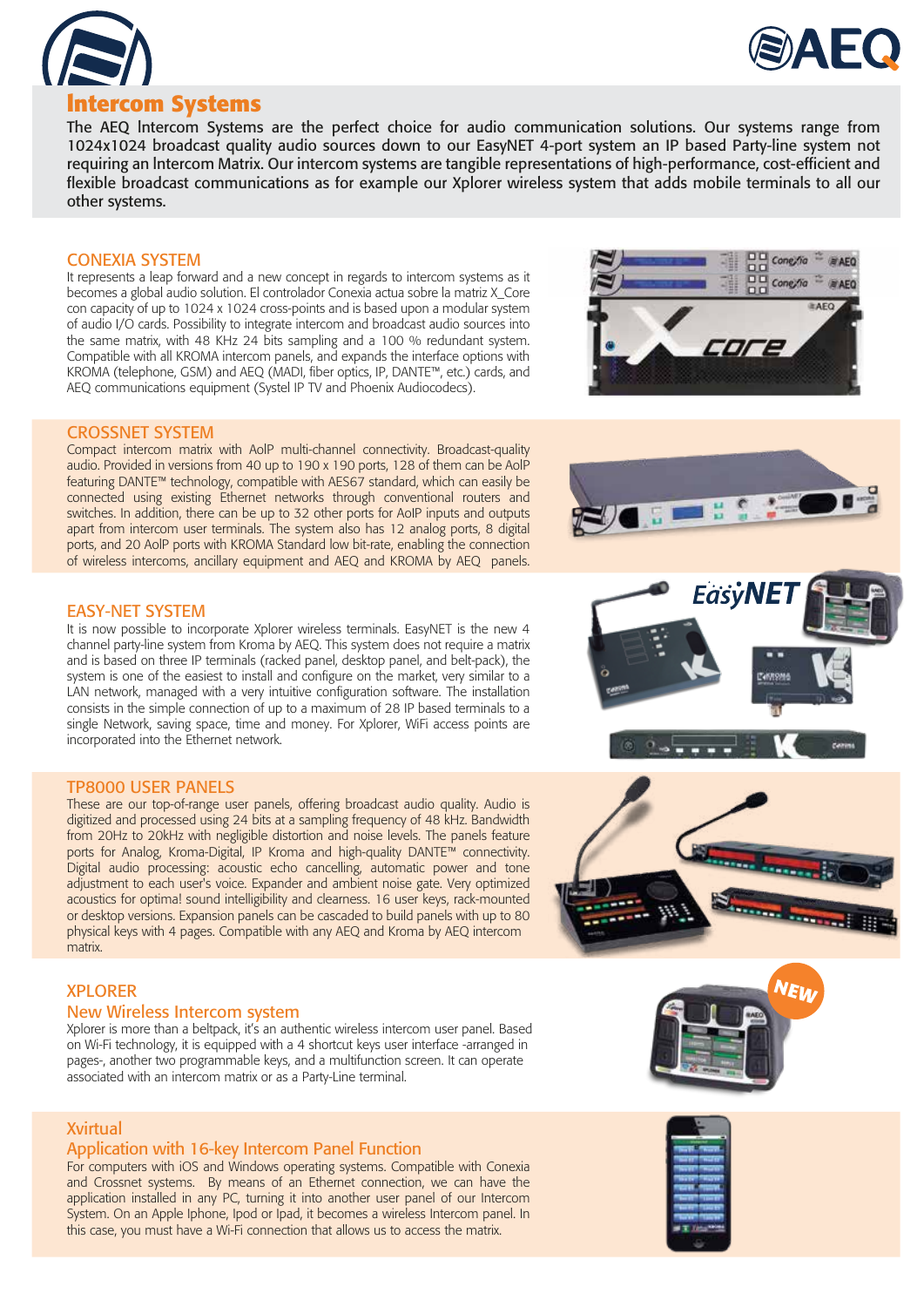



## **Broadcast monitors**

KROMA by AEQ Broadcast Monitors have been designed to meet a very wide range of requirements for video monitoring, especially in production centres or distribution of programs.

#### LM9000 SERIES

#### **Now available with a high gloss option: 850 cd/m2 in 24 and 1000**

**cd/m2 in 31".** The series LM9000 Broadcast Monitors from KROMA by AEQ are designed with a 10 bit Quad processor and allows us to display UHD/4K Signals on the monitors. The available Monitor sizes are 55" (3840 x 2160), 31" (4096 x 2160) and 24" (3840 x 2160). The Monitors can reproduce 4K signals in Single and Quad-Link with Square-division and 2-SI formats. They are also incorporating HDR technology in order to be able to reproduce Video Signals with really high levels of Contrast, Luminance and Sharpness. With Waveform and Vectorscope tools.



#### LM8000 SERIES

**Now with HDR.** LM8000 series monitors are top of the range instruments to measure and verify video signals in broadcast and production centres, with FULL HD resolution, available in 9", 18.5" and 24" sizes. They feature a new dual processor offering increased colour-depth, scaling and de-interlacing. They can be remotely controlled with our new version of PC application. Other features include: closed caption, dual split mode, internal video-pattern generation, colour auto-calibration, possibility to select between different gamut. Also incorporates an SFP module for different input modes: IP SMPTE 2022 video, digital parallel input or SDI via BNC connectors. With Waveform and Vectorscope tools.



#### QS7000 SERIES

QS series monitors with built-in quad-split and 10 inputs features Waveform and Vectorscope tools, IMD (In-Monitor Display) and high resolution VU-meters, onscreen clock and the option to turn 4 video inputs into active loop outputs. They have two DVI-I inputs (YPbPr, VGA and DVI video modes) and 8 multi-format auto-detecting video inputs (composite and 3G/HD/SD-SDI signals). 18,5" and 24".

#### VF7000

7" FULL HD View Finder monitor has features equivalent to LM7000 series, but it is specifically designed to be attached to a camera, for professional image capture. incorporates front and back Tally, stand support, Anton Bauer format battery adapter and 12V or 24V power supply.

# **LM7500 SERIES**<br>LM7500 series.

LM7500 series, feature improvements with new audio and video inputs and outputs, including the 3G-SDI option. It has implemented the identification and calibration of the signal, precision Vu-meters and headphones output, In-Monitor display (IMD), tally on screen, Waveform and Vectorscope. There are different models available with different input configurations: 2x9", 2x7", 3x5" and 4x4".All KROMA by AEQ 8000 and 7000 series monitors are compatible with LightSpace CMS for the correct adjustment of colorimetry.





## **Precise tools for demanding work environments!**